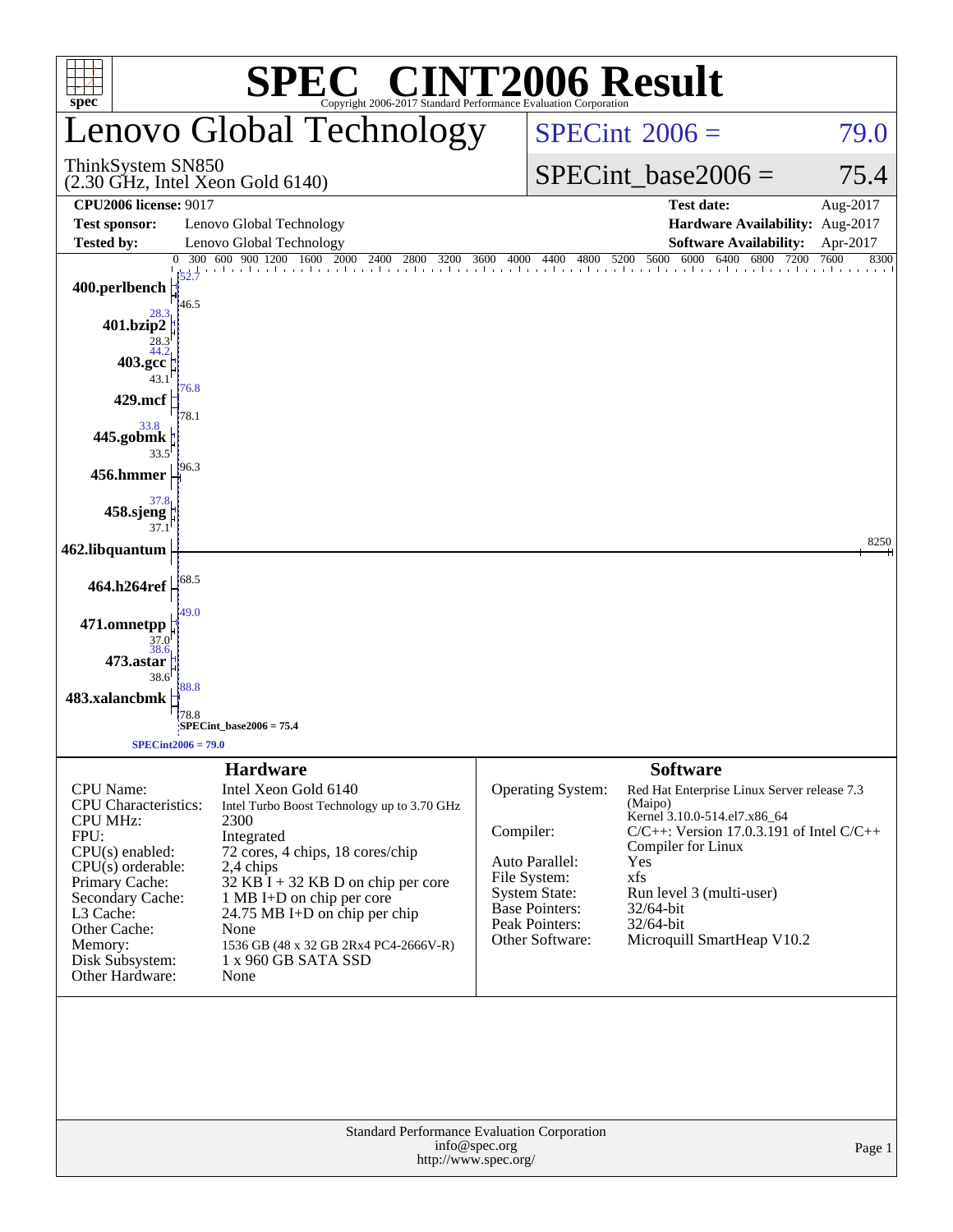

## enovo Global Technology

#### ThinkSystem SN850

(2.30 GHz, Intel Xeon Gold 6140)

 $SPECint2006 = 79.0$  $SPECint2006 = 79.0$ 

### SPECint base2006 =  $75.4$

**[Test sponsor:](http://www.spec.org/auto/cpu2006/Docs/result-fields.html#Testsponsor)** Lenovo Global Technology **[Hardware Availability:](http://www.spec.org/auto/cpu2006/Docs/result-fields.html#HardwareAvailability)** Aug-2017

**[CPU2006 license:](http://www.spec.org/auto/cpu2006/Docs/result-fields.html#CPU2006license)** 9017 **[Test date:](http://www.spec.org/auto/cpu2006/Docs/result-fields.html#Testdate)** Aug-2017 **[Tested by:](http://www.spec.org/auto/cpu2006/Docs/result-fields.html#Testedby)** Lenovo Global Technology **[Software Availability:](http://www.spec.org/auto/cpu2006/Docs/result-fields.html#SoftwareAvailability)** Apr-2017

#### **[Results Table](http://www.spec.org/auto/cpu2006/Docs/result-fields.html#ResultsTable)**

|                                                                                                          | <b>Base</b>    |              |                |              |                |       | <b>Peak</b>    |              |                |              |                |              |
|----------------------------------------------------------------------------------------------------------|----------------|--------------|----------------|--------------|----------------|-------|----------------|--------------|----------------|--------------|----------------|--------------|
| <b>Benchmark</b>                                                                                         | <b>Seconds</b> | <b>Ratio</b> | <b>Seconds</b> | <b>Ratio</b> | <b>Seconds</b> | Ratio | <b>Seconds</b> | <b>Ratio</b> | <b>Seconds</b> | <b>Ratio</b> | <b>Seconds</b> | <b>Ratio</b> |
| 400.perlbench                                                                                            | 209            | 46.7         | 210            | 46.5         | 210            | 46.5  | 185            | <u>52.7</u>  | 185            | 52.7         | 185            | 52.8         |
| 401.bzip2                                                                                                | 341            | 28.3         | 341            | 28.3         | 342            | 28.2  | 341            | 28.3         | 340            | 28.3         | 340            | 28.4         |
| $403.\mathrm{gcc}$                                                                                       | 187            | 43.1         | <b>187</b>     | 43.1         | 187            | 43.1  | 182            | 44.1         | 182            | 44.3         | 182            | 44.2         |
| $429$ mcf                                                                                                | 117            | 78.1         | 118            | 77.6         | 117            | 78.1  | 119            | 76.9         | <u>119</u>     | 76.8         | 120            | 75.7         |
| $445$ .gobmk                                                                                             | 314            | 33.5         | 314            | 33.5         | 313            | 33.5  | 311            | 33.8         | 311            | 33.8         | 311            | 33.8         |
| $456.$ hmmer                                                                                             | 96.6           | 96.6         | 96.9           | 96.3         | 96.9           | 96.3  | 96.6           | 96.6         | 96.9           | 96.3         | 96.9           | 96.3         |
| $458$ .sjeng                                                                                             | 326            | 37.1         | 326            | 37.2         | 326            | 37.1  | 320            | 37.8         | 320            | 37.8         | 320            | 37.8         |
| 462.libquantum                                                                                           | 2.51           | 8250         | 2.61           | 7930         | 2.50           | 8300  | 2.51           | 8250         | 2.61           | 7930         | 2.50           | 8300         |
| 464.h264ref                                                                                              | 323            | 68.5         | 324            | 68.2         | 323            | 68.5  | 323            | 68.5         | 324            | 68.2         | 323            | 68.5         |
| $ 471$ .omnetpp                                                                                          | 168            | 37.1         | 169            | 37.0         | 177            | 35.4  | 127            | 49.0         | 127            | 49.0         | 127            | 49.2         |
| $473$ . astar                                                                                            | 181            | 38.8         | 182            | 38.6         | 182            | 38.6  | 182            | 38.6         | 182            | 38.6         | 182            | 38.5         |
| 483.xalancbmk                                                                                            | 87.5           | 78.8         | 87.5           | 78.8         | 87.6           | 78.8  | 78.0           | 88.5         | 77.6           | 88.9         | 77.7           | <b>88.8</b>  |
| Results appear in the order in which they were run. Bold underlined text indicates a median measurement. |                |              |                |              |                |       |                |              |                |              |                |              |

#### **[Submit Notes](http://www.spec.org/auto/cpu2006/Docs/result-fields.html#SubmitNotes)**

The config file option 'submit' was used.

### **[Operating System Notes](http://www.spec.org/auto/cpu2006/Docs/result-fields.html#OperatingSystemNotes)**

Stack size set to unlimited using "ulimit -s unlimited"

### **[Platform Notes](http://www.spec.org/auto/cpu2006/Docs/result-fields.html#PlatformNotes)**

 BIOS configuration: Choose Operating Mode set to Maximum Performance Hyper-Threading set to Disable LLC dead line alloc set to Disable Sysinfo program /home/cpu2006-1.2-ic17.0u3/config/sysinfo.rev6993 Revision 6993 of 2015-11-06 (b5e8d4b4eb51ed28d7f98696cbe290c1) running on SN850-01 Wed Aug 23 11:30:24 2017

 This section contains SUT (System Under Test) info as seen by some common utilities. To remove or add to this section, see: <http://www.spec.org/cpu2006/Docs/config.html#sysinfo>

 From /proc/cpuinfo model name : Intel(R) Xeon(R) Gold 6140 CPU @ 2.30GHz 4 "physical id"s (chips) 72 "processors" cores, siblings (Caution: counting these is hw and system dependent. The following excerpts from /proc/cpuinfo might not be reliable. Use with caution.)

Continued on next page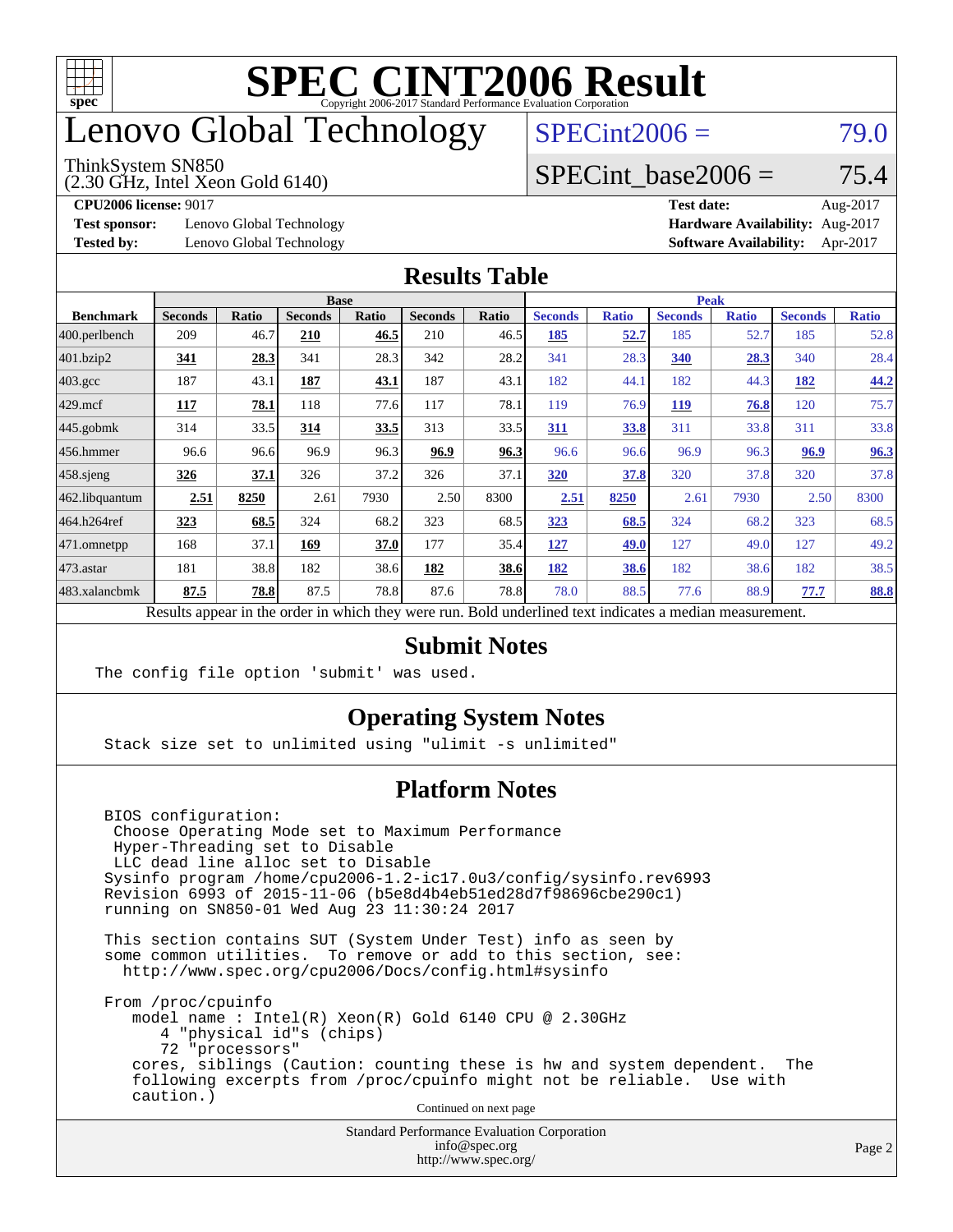

### enovo Global Technology

ThinkSystem SN850

(2.30 GHz, Intel Xeon Gold 6140)

 $SPECint2006 = 79.0$  $SPECint2006 = 79.0$ 

SPECint base2006 =  $75.4$ 

**[CPU2006 license:](http://www.spec.org/auto/cpu2006/Docs/result-fields.html#CPU2006license)** 9017 **[Test date:](http://www.spec.org/auto/cpu2006/Docs/result-fields.html#Testdate)** Aug-2017

**[Test sponsor:](http://www.spec.org/auto/cpu2006/Docs/result-fields.html#Testsponsor)** Lenovo Global Technology **[Hardware Availability:](http://www.spec.org/auto/cpu2006/Docs/result-fields.html#HardwareAvailability)** Aug-2017 **[Tested by:](http://www.spec.org/auto/cpu2006/Docs/result-fields.html#Testedby)** Lenovo Global Technology **[Software Availability:](http://www.spec.org/auto/cpu2006/Docs/result-fields.html#SoftwareAvailability)** Apr-2017

### **[Platform Notes \(Continued\)](http://www.spec.org/auto/cpu2006/Docs/result-fields.html#PlatformNotes)**

Standard Performance Evaluation Corporation [info@spec.org](mailto:info@spec.org) <http://www.spec.org/> Page 3 cpu cores : 18 siblings : 18 physical 0: cores 0 1 2 3 4 8 9 10 11 16 17 18 19 20 24 25 26 27 physical 1: cores 0 1 2 3 4 8 9 10 11 16 17 18 19 20 24 25 26 27 physical 2: cores 0 1 2 3 4 8 9 10 11 16 17 18 19 20 24 25 26 27 physical 3: cores 0 1 2 3 4 8 9 10 11 16 17 18 19 20 24 25 26 27 cache size : 25344 KB From /proc/meminfo MemTotal: 1584968408 kB<br>HugePages Total: 0 HugePages\_Total: 0 Hugepagesize: 2048 kB From /etc/\*release\* /etc/\*version\* os-release: NAME="Red Hat Enterprise Linux Server" VERSION="7.3 (Maipo)" ID="rhel" ID\_LIKE="fedora" VERSION\_ID="7.3" PRETTY\_NAME="Red Hat Enterprise Linux Server 7.3 (Maipo)" ANSI\_COLOR="0;31" CPE\_NAME="cpe:/o:redhat:enterprise\_linux:7.3:GA:server" redhat-release: Red Hat Enterprise Linux Server release 7.3 (Maipo) system-release: Red Hat Enterprise Linux Server release 7.3 (Maipo) system-release-cpe: cpe:/o:redhat:enterprise\_linux:7.3:ga:server uname -a: Linux SN850-01 3.10.0-514.el7.x86\_64 #1 SMP Wed Oct 19 11:24:13 EDT 2016 x86\_64 x86\_64 x86\_64 GNU/Linux run-level 3 Aug 23 11:29 SPEC is set to: /home/cpu2006-1.2-ic17.0u3 Filesystem Type Size Used Avail Use% Mounted on /dev/sda4 xfs 836G 13G 824G 2% /home Additional information from dmidecode: Warning: Use caution when you interpret this section. The 'dmidecode' program reads system data which is "intended to allow hardware to be accurately determined", but the intent may not be met, as there are frequent changes to hardware, firmware, and the "DMTF SMBIOS" standard. BIOS Lenovo -[IVE109A-1.00]- 04/27/2017 Memory: 48x Samsung M393A4K40BB2-CTD 32 GB 2 rank 2666 MHz (End of data from sysinfo program)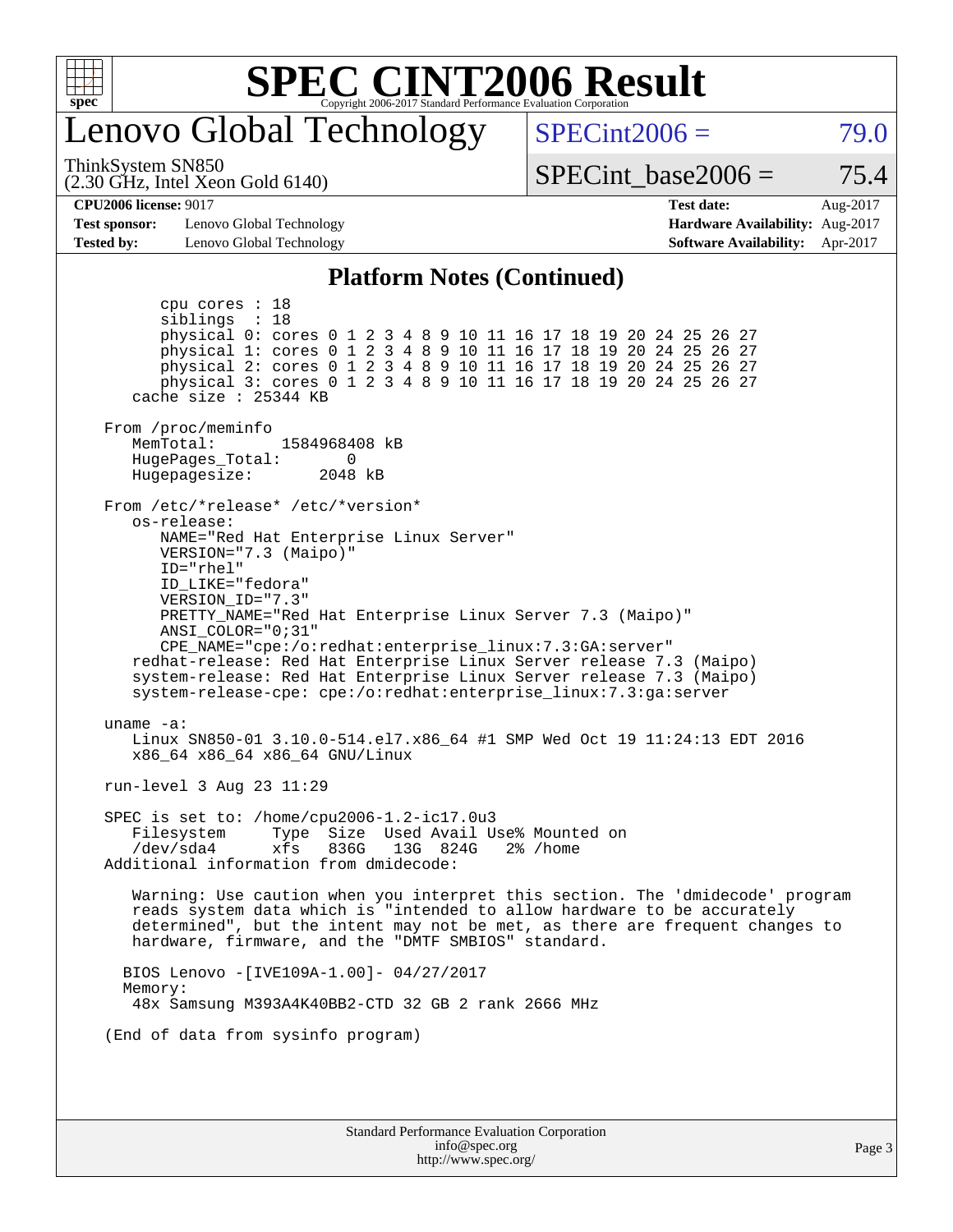

### enovo Global Technology

 $SPECint2006 = 79.0$  $SPECint2006 = 79.0$ 

(2.30 GHz, Intel Xeon Gold 6140) ThinkSystem SN850

SPECint base2006 =  $75.4$ 

**[Test sponsor:](http://www.spec.org/auto/cpu2006/Docs/result-fields.html#Testsponsor)** Lenovo Global Technology **[Hardware Availability:](http://www.spec.org/auto/cpu2006/Docs/result-fields.html#HardwareAvailability)** Aug-2017 **[Tested by:](http://www.spec.org/auto/cpu2006/Docs/result-fields.html#Testedby)** Lenovo Global Technology **[Software Availability:](http://www.spec.org/auto/cpu2006/Docs/result-fields.html#SoftwareAvailability)** Apr-2017

**[CPU2006 license:](http://www.spec.org/auto/cpu2006/Docs/result-fields.html#CPU2006license)** 9017 **[Test date:](http://www.spec.org/auto/cpu2006/Docs/result-fields.html#Testdate)** Aug-2017

#### **[General Notes](http://www.spec.org/auto/cpu2006/Docs/result-fields.html#GeneralNotes)**

Environment variables set by runspec before the start of the run: KMP AFFINITY = "granularity=fine, compact,  $0,3$ " LD\_LIBRARY\_PATH = "/home/cpu2006-1.2-ic17.0u3/lib/ia32:/home/cpu2006-1.2-ic17.0u3/lib/intel64:/home/cpu2006-1.2-ic17.0u3/sh10.2" OMP\_NUM\_THREADS = "72"

 Binaries compiled on a system with 1x Intel Core i7-4790 CPU + 32GB RAM memory using Redhat Enterprise Linux 7.2 Transparent Huge Pages enabled by default. Filesystem page cache cleared with: shell invocation of 'sync; echo 3 > /proc/sys/vm/drop\_caches' prior to run

### **[Base Compiler Invocation](http://www.spec.org/auto/cpu2006/Docs/result-fields.html#BaseCompilerInvocation)**

[C benchmarks](http://www.spec.org/auto/cpu2006/Docs/result-fields.html#Cbenchmarks): [icc -m64](http://www.spec.org/cpu2006/results/res2017q4/cpu2006-20170918-50024.flags.html#user_CCbase_intel_icc_64bit_bda6cc9af1fdbb0edc3795bac97ada53)

[C++ benchmarks:](http://www.spec.org/auto/cpu2006/Docs/result-fields.html#CXXbenchmarks) [icpc -m64](http://www.spec.org/cpu2006/results/res2017q4/cpu2006-20170918-50024.flags.html#user_CXXbase_intel_icpc_64bit_fc66a5337ce925472a5c54ad6a0de310)

### **[Base Portability Flags](http://www.spec.org/auto/cpu2006/Docs/result-fields.html#BasePortabilityFlags)**

 400.perlbench: [-DSPEC\\_CPU\\_LP64](http://www.spec.org/cpu2006/results/res2017q4/cpu2006-20170918-50024.flags.html#b400.perlbench_basePORTABILITY_DSPEC_CPU_LP64) [-DSPEC\\_CPU\\_LINUX\\_X64](http://www.spec.org/cpu2006/results/res2017q4/cpu2006-20170918-50024.flags.html#b400.perlbench_baseCPORTABILITY_DSPEC_CPU_LINUX_X64) 401.bzip2: [-DSPEC\\_CPU\\_LP64](http://www.spec.org/cpu2006/results/res2017q4/cpu2006-20170918-50024.flags.html#suite_basePORTABILITY401_bzip2_DSPEC_CPU_LP64) 403.gcc: [-DSPEC\\_CPU\\_LP64](http://www.spec.org/cpu2006/results/res2017q4/cpu2006-20170918-50024.flags.html#suite_basePORTABILITY403_gcc_DSPEC_CPU_LP64) 429.mcf: [-DSPEC\\_CPU\\_LP64](http://www.spec.org/cpu2006/results/res2017q4/cpu2006-20170918-50024.flags.html#suite_basePORTABILITY429_mcf_DSPEC_CPU_LP64) 445.gobmk: [-DSPEC\\_CPU\\_LP64](http://www.spec.org/cpu2006/results/res2017q4/cpu2006-20170918-50024.flags.html#suite_basePORTABILITY445_gobmk_DSPEC_CPU_LP64) 456.hmmer: [-DSPEC\\_CPU\\_LP64](http://www.spec.org/cpu2006/results/res2017q4/cpu2006-20170918-50024.flags.html#suite_basePORTABILITY456_hmmer_DSPEC_CPU_LP64) 458.sjeng: [-DSPEC\\_CPU\\_LP64](http://www.spec.org/cpu2006/results/res2017q4/cpu2006-20170918-50024.flags.html#suite_basePORTABILITY458_sjeng_DSPEC_CPU_LP64) 462.libquantum: [-DSPEC\\_CPU\\_LP64](http://www.spec.org/cpu2006/results/res2017q4/cpu2006-20170918-50024.flags.html#suite_basePORTABILITY462_libquantum_DSPEC_CPU_LP64) [-DSPEC\\_CPU\\_LINUX](http://www.spec.org/cpu2006/results/res2017q4/cpu2006-20170918-50024.flags.html#b462.libquantum_baseCPORTABILITY_DSPEC_CPU_LINUX) 464.h264ref: [-DSPEC\\_CPU\\_LP64](http://www.spec.org/cpu2006/results/res2017q4/cpu2006-20170918-50024.flags.html#suite_basePORTABILITY464_h264ref_DSPEC_CPU_LP64) 471.omnetpp: [-DSPEC\\_CPU\\_LP64](http://www.spec.org/cpu2006/results/res2017q4/cpu2006-20170918-50024.flags.html#suite_basePORTABILITY471_omnetpp_DSPEC_CPU_LP64) 473.astar: [-DSPEC\\_CPU\\_LP64](http://www.spec.org/cpu2006/results/res2017q4/cpu2006-20170918-50024.flags.html#suite_basePORTABILITY473_astar_DSPEC_CPU_LP64) 483.xalancbmk: [-DSPEC\\_CPU\\_LP64](http://www.spec.org/cpu2006/results/res2017q4/cpu2006-20170918-50024.flags.html#suite_basePORTABILITY483_xalancbmk_DSPEC_CPU_LP64) [-DSPEC\\_CPU\\_LINUX](http://www.spec.org/cpu2006/results/res2017q4/cpu2006-20170918-50024.flags.html#b483.xalancbmk_baseCXXPORTABILITY_DSPEC_CPU_LINUX)

### **[Base Optimization Flags](http://www.spec.org/auto/cpu2006/Docs/result-fields.html#BaseOptimizationFlags)**

[C benchmarks](http://www.spec.org/auto/cpu2006/Docs/result-fields.html#Cbenchmarks):

[-xCORE-AVX2](http://www.spec.org/cpu2006/results/res2017q4/cpu2006-20170918-50024.flags.html#user_CCbase_f-xCORE-AVX2) [-ipo](http://www.spec.org/cpu2006/results/res2017q4/cpu2006-20170918-50024.flags.html#user_CCbase_f-ipo) [-O3](http://www.spec.org/cpu2006/results/res2017q4/cpu2006-20170918-50024.flags.html#user_CCbase_f-O3) [-no-prec-div](http://www.spec.org/cpu2006/results/res2017q4/cpu2006-20170918-50024.flags.html#user_CCbase_f-no-prec-div) [-parallel](http://www.spec.org/cpu2006/results/res2017q4/cpu2006-20170918-50024.flags.html#user_CCbase_f-parallel) [-qopt-prefetch](http://www.spec.org/cpu2006/results/res2017q4/cpu2006-20170918-50024.flags.html#user_CCbase_f-qopt-prefetch) [-auto-p32](http://www.spec.org/cpu2006/results/res2017q4/cpu2006-20170918-50024.flags.html#user_CCbase_f-auto-p32)

[C++ benchmarks:](http://www.spec.org/auto/cpu2006/Docs/result-fields.html#CXXbenchmarks)

[-xCORE-AVX2](http://www.spec.org/cpu2006/results/res2017q4/cpu2006-20170918-50024.flags.html#user_CXXbase_f-xCORE-AVX2) [-ipo](http://www.spec.org/cpu2006/results/res2017q4/cpu2006-20170918-50024.flags.html#user_CXXbase_f-ipo) [-O3](http://www.spec.org/cpu2006/results/res2017q4/cpu2006-20170918-50024.flags.html#user_CXXbase_f-O3) [-no-prec-div](http://www.spec.org/cpu2006/results/res2017q4/cpu2006-20170918-50024.flags.html#user_CXXbase_f-no-prec-div) [-qopt-prefetch](http://www.spec.org/cpu2006/results/res2017q4/cpu2006-20170918-50024.flags.html#user_CXXbase_f-qopt-prefetch) [-auto-p32](http://www.spec.org/cpu2006/results/res2017q4/cpu2006-20170918-50024.flags.html#user_CXXbase_f-auto-p32) [-Wl,-z,muldefs](http://www.spec.org/cpu2006/results/res2017q4/cpu2006-20170918-50024.flags.html#user_CXXbase_link_force_multiple1_74079c344b956b9658436fd1b6dd3a8a) [-L/sh10.2 -lsmartheap64](http://www.spec.org/cpu2006/results/res2017q4/cpu2006-20170918-50024.flags.html#user_CXXbase_SmartHeap64_63911d860fc08c15fa1d5bf319b9d8d5)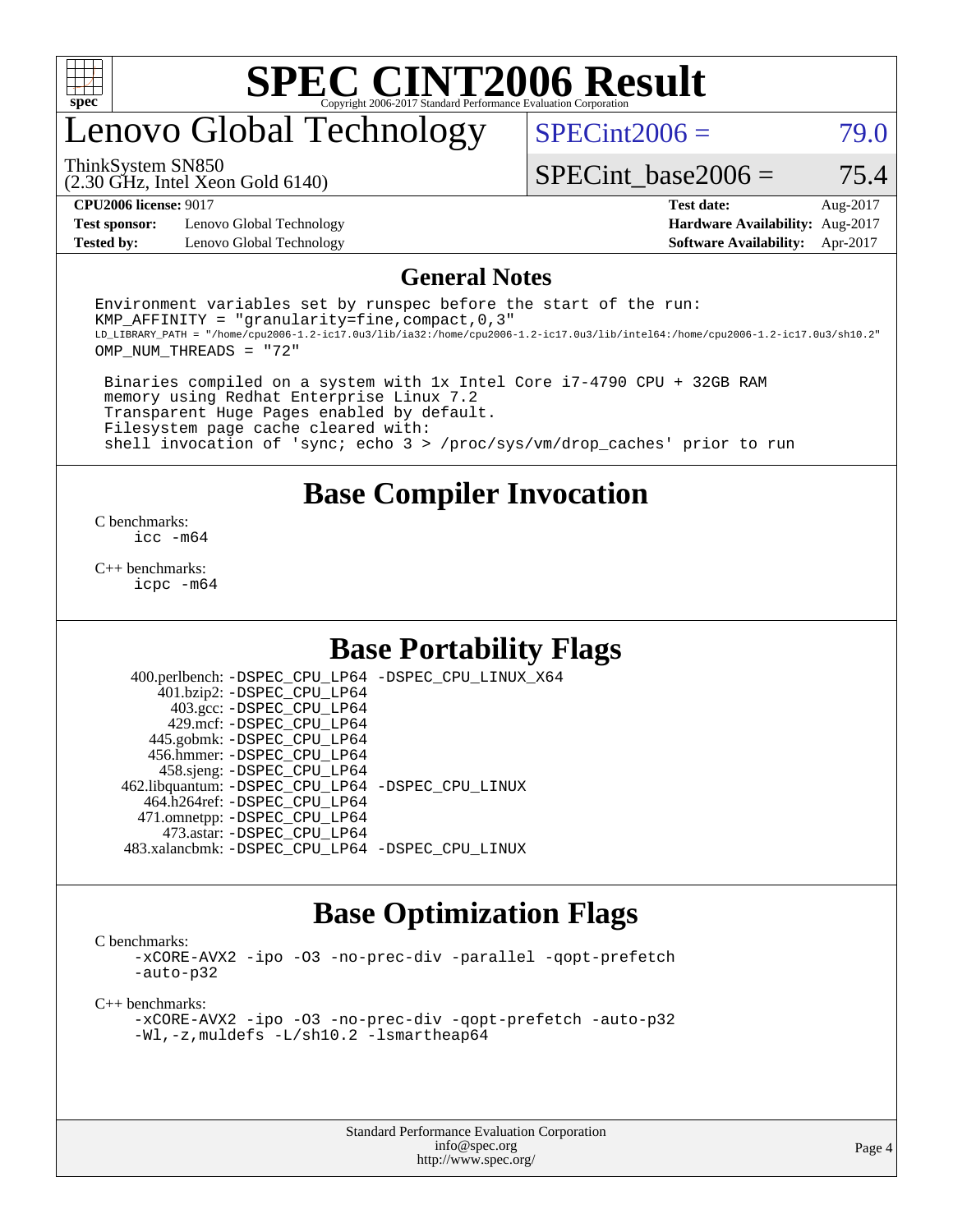

## enovo Global Technology

ThinkSystem SN850

(2.30 GHz, Intel Xeon Gold 6140)

 $SPECint2006 = 79.0$  $SPECint2006 = 79.0$ 

SPECint base2006 =  $75.4$ 

**[Test sponsor:](http://www.spec.org/auto/cpu2006/Docs/result-fields.html#Testsponsor)** Lenovo Global Technology **[Hardware Availability:](http://www.spec.org/auto/cpu2006/Docs/result-fields.html#HardwareAvailability)** Aug-2017 **[Tested by:](http://www.spec.org/auto/cpu2006/Docs/result-fields.html#Testedby)** Lenovo Global Technology **[Software Availability:](http://www.spec.org/auto/cpu2006/Docs/result-fields.html#SoftwareAvailability)** Apr-2017

**[CPU2006 license:](http://www.spec.org/auto/cpu2006/Docs/result-fields.html#CPU2006license)** 9017 **[Test date:](http://www.spec.org/auto/cpu2006/Docs/result-fields.html#Testdate)** Aug-2017

### **[Base Other Flags](http://www.spec.org/auto/cpu2006/Docs/result-fields.html#BaseOtherFlags)**

[C benchmarks](http://www.spec.org/auto/cpu2006/Docs/result-fields.html#Cbenchmarks):

403.gcc: [-Dalloca=\\_alloca](http://www.spec.org/cpu2006/results/res2017q4/cpu2006-20170918-50024.flags.html#b403.gcc_baseEXTRA_CFLAGS_Dalloca_be3056838c12de2578596ca5467af7f3)

### **[Peak Compiler Invocation](http://www.spec.org/auto/cpu2006/Docs/result-fields.html#PeakCompilerInvocation)**

[C benchmarks \(except as noted below\)](http://www.spec.org/auto/cpu2006/Docs/result-fields.html#Cbenchmarksexceptasnotedbelow):

[icc -m64](http://www.spec.org/cpu2006/results/res2017q4/cpu2006-20170918-50024.flags.html#user_CCpeak_intel_icc_64bit_bda6cc9af1fdbb0edc3795bac97ada53)

400.perlbench: [icc -m32 -L/opt/intel/compilers\\_and\\_libraries\\_2017/linux/lib/ia32](http://www.spec.org/cpu2006/results/res2017q4/cpu2006-20170918-50024.flags.html#user_peakCCLD400_perlbench_intel_icc_c29f3ff5a7ed067b11e4ec10a03f03ae)

445.gobmk: [icc -m32 -L/opt/intel/compilers\\_and\\_libraries\\_2017/linux/lib/ia32](http://www.spec.org/cpu2006/results/res2017q4/cpu2006-20170918-50024.flags.html#user_peakCCLD445_gobmk_intel_icc_c29f3ff5a7ed067b11e4ec10a03f03ae)

[C++ benchmarks \(except as noted below\):](http://www.spec.org/auto/cpu2006/Docs/result-fields.html#CXXbenchmarksexceptasnotedbelow)

[icc -m32 -L/opt/intel/compilers\\_and\\_libraries\\_2017/linux/lib/ia32](http://www.spec.org/cpu2006/results/res2017q4/cpu2006-20170918-50024.flags.html#user_CXXpeak_intel_icc_c29f3ff5a7ed067b11e4ec10a03f03ae)

473.astar: [icpc -m64](http://www.spec.org/cpu2006/results/res2017q4/cpu2006-20170918-50024.flags.html#user_peakCXXLD473_astar_intel_icpc_64bit_fc66a5337ce925472a5c54ad6a0de310)

### **[Peak Portability Flags](http://www.spec.org/auto/cpu2006/Docs/result-fields.html#PeakPortabilityFlags)**

 400.perlbench: [-D\\_FILE\\_OFFSET\\_BITS=64](http://www.spec.org/cpu2006/results/res2017q4/cpu2006-20170918-50024.flags.html#user_peakPORTABILITY400_perlbench_file_offset_bits_64_438cf9856305ebd76870a2c6dc2689ab) [-DSPEC\\_CPU\\_LINUX\\_IA32](http://www.spec.org/cpu2006/results/res2017q4/cpu2006-20170918-50024.flags.html#b400.perlbench_peakCPORTABILITY_DSPEC_CPU_LINUX_IA32) 401.bzip2: [-DSPEC\\_CPU\\_LP64](http://www.spec.org/cpu2006/results/res2017q4/cpu2006-20170918-50024.flags.html#suite_peakPORTABILITY401_bzip2_DSPEC_CPU_LP64) 403.gcc: [-DSPEC\\_CPU\\_LP64](http://www.spec.org/cpu2006/results/res2017q4/cpu2006-20170918-50024.flags.html#suite_peakPORTABILITY403_gcc_DSPEC_CPU_LP64) 429.mcf: [-DSPEC\\_CPU\\_LP64](http://www.spec.org/cpu2006/results/res2017q4/cpu2006-20170918-50024.flags.html#suite_peakPORTABILITY429_mcf_DSPEC_CPU_LP64) 445.gobmk: [-D\\_FILE\\_OFFSET\\_BITS=64](http://www.spec.org/cpu2006/results/res2017q4/cpu2006-20170918-50024.flags.html#user_peakPORTABILITY445_gobmk_file_offset_bits_64_438cf9856305ebd76870a2c6dc2689ab) 456.hmmer: [-DSPEC\\_CPU\\_LP64](http://www.spec.org/cpu2006/results/res2017q4/cpu2006-20170918-50024.flags.html#suite_peakPORTABILITY456_hmmer_DSPEC_CPU_LP64) 458.sjeng: [-DSPEC\\_CPU\\_LP64](http://www.spec.org/cpu2006/results/res2017q4/cpu2006-20170918-50024.flags.html#suite_peakPORTABILITY458_sjeng_DSPEC_CPU_LP64) 462.libquantum: [-DSPEC\\_CPU\\_LP64](http://www.spec.org/cpu2006/results/res2017q4/cpu2006-20170918-50024.flags.html#suite_peakPORTABILITY462_libquantum_DSPEC_CPU_LP64) [-DSPEC\\_CPU\\_LINUX](http://www.spec.org/cpu2006/results/res2017q4/cpu2006-20170918-50024.flags.html#b462.libquantum_peakCPORTABILITY_DSPEC_CPU_LINUX) 464.h264ref: [-DSPEC\\_CPU\\_LP64](http://www.spec.org/cpu2006/results/res2017q4/cpu2006-20170918-50024.flags.html#suite_peakPORTABILITY464_h264ref_DSPEC_CPU_LP64) 471.omnetpp: [-D\\_FILE\\_OFFSET\\_BITS=64](http://www.spec.org/cpu2006/results/res2017q4/cpu2006-20170918-50024.flags.html#user_peakPORTABILITY471_omnetpp_file_offset_bits_64_438cf9856305ebd76870a2c6dc2689ab) 473.astar: [-DSPEC\\_CPU\\_LP64](http://www.spec.org/cpu2006/results/res2017q4/cpu2006-20170918-50024.flags.html#suite_peakPORTABILITY473_astar_DSPEC_CPU_LP64) 483.xalancbmk: [-D\\_FILE\\_OFFSET\\_BITS=64](http://www.spec.org/cpu2006/results/res2017q4/cpu2006-20170918-50024.flags.html#user_peakPORTABILITY483_xalancbmk_file_offset_bits_64_438cf9856305ebd76870a2c6dc2689ab) [-DSPEC\\_CPU\\_LINUX](http://www.spec.org/cpu2006/results/res2017q4/cpu2006-20170918-50024.flags.html#b483.xalancbmk_peakCXXPORTABILITY_DSPEC_CPU_LINUX)

### **[Peak Optimization Flags](http://www.spec.org/auto/cpu2006/Docs/result-fields.html#PeakOptimizationFlags)**

[C benchmarks](http://www.spec.org/auto/cpu2006/Docs/result-fields.html#Cbenchmarks):

 400.perlbench: [-prof-gen](http://www.spec.org/cpu2006/results/res2017q4/cpu2006-20170918-50024.flags.html#user_peakPASS1_CFLAGSPASS1_LDCFLAGS400_perlbench_prof_gen_e43856698f6ca7b7e442dfd80e94a8fc)(pass 1) [-prof-use](http://www.spec.org/cpu2006/results/res2017q4/cpu2006-20170918-50024.flags.html#user_peakPASS2_CFLAGSPASS2_LDCFLAGS400_perlbench_prof_use_bccf7792157ff70d64e32fe3e1250b55)(pass 2) [-xCORE-AVX2](http://www.spec.org/cpu2006/results/res2017q4/cpu2006-20170918-50024.flags.html#user_peakPASS2_CFLAGSPASS2_LDCFLAGS400_perlbench_f-xCORE-AVX2)(pass 2) [-par-num-threads=1](http://www.spec.org/cpu2006/results/res2017q4/cpu2006-20170918-50024.flags.html#user_peakPASS1_CFLAGSPASS1_LDCFLAGS400_perlbench_par_num_threads_786a6ff141b4e9e90432e998842df6c2)(pass 1) [-ipo](http://www.spec.org/cpu2006/results/res2017q4/cpu2006-20170918-50024.flags.html#user_peakPASS2_CFLAGSPASS2_LDCFLAGS400_perlbench_f-ipo)(pass 2) [-O3](http://www.spec.org/cpu2006/results/res2017q4/cpu2006-20170918-50024.flags.html#user_peakPASS2_CFLAGSPASS2_LDCFLAGS400_perlbench_f-O3)(pass 2) [-no-prec-div](http://www.spec.org/cpu2006/results/res2017q4/cpu2006-20170918-50024.flags.html#user_peakPASS2_CFLAGSPASS2_LDCFLAGS400_perlbench_f-no-prec-div)(pass 2) [-qopt-prefetch](http://www.spec.org/cpu2006/results/res2017q4/cpu2006-20170918-50024.flags.html#user_peakCOPTIMIZE400_perlbench_f-qopt-prefetch)

 401.bzip2: [-prof-gen](http://www.spec.org/cpu2006/results/res2017q4/cpu2006-20170918-50024.flags.html#user_peakPASS1_CFLAGSPASS1_LDCFLAGS401_bzip2_prof_gen_e43856698f6ca7b7e442dfd80e94a8fc)(pass 1) [-prof-use](http://www.spec.org/cpu2006/results/res2017q4/cpu2006-20170918-50024.flags.html#user_peakPASS2_CFLAGSPASS2_LDCFLAGS401_bzip2_prof_use_bccf7792157ff70d64e32fe3e1250b55)(pass 2) [-xCORE-AVX2](http://www.spec.org/cpu2006/results/res2017q4/cpu2006-20170918-50024.flags.html#user_peakPASS2_CFLAGSPASS2_LDCFLAGS401_bzip2_f-xCORE-AVX2)(pass 2)  $-par-num-threads=1(pass 1) -ipo(pass 2) -O3(pass 2)$  $-par-num-threads=1(pass 1) -ipo(pass 2) -O3(pass 2)$  $-par-num-threads=1(pass 1) -ipo(pass 2) -O3(pass 2)$  $-par-num-threads=1(pass 1) -ipo(pass 2) -O3(pass 2)$  $-par-num-threads=1(pass 1) -ipo(pass 2) -O3(pass 2)$  $-par-num-threads=1(pass 1) -ipo(pass 2) -O3(pass 2)$ [-no-prec-div](http://www.spec.org/cpu2006/results/res2017q4/cpu2006-20170918-50024.flags.html#user_peakCOPTIMIZEPASS2_CFLAGSPASS2_LDCFLAGS401_bzip2_f-no-prec-div) [-auto-ilp32](http://www.spec.org/cpu2006/results/res2017q4/cpu2006-20170918-50024.flags.html#user_peakCOPTIMIZE401_bzip2_f-auto-ilp32) [-qopt-prefetch](http://www.spec.org/cpu2006/results/res2017q4/cpu2006-20170918-50024.flags.html#user_peakCOPTIMIZE401_bzip2_f-qopt-prefetch)

Continued on next page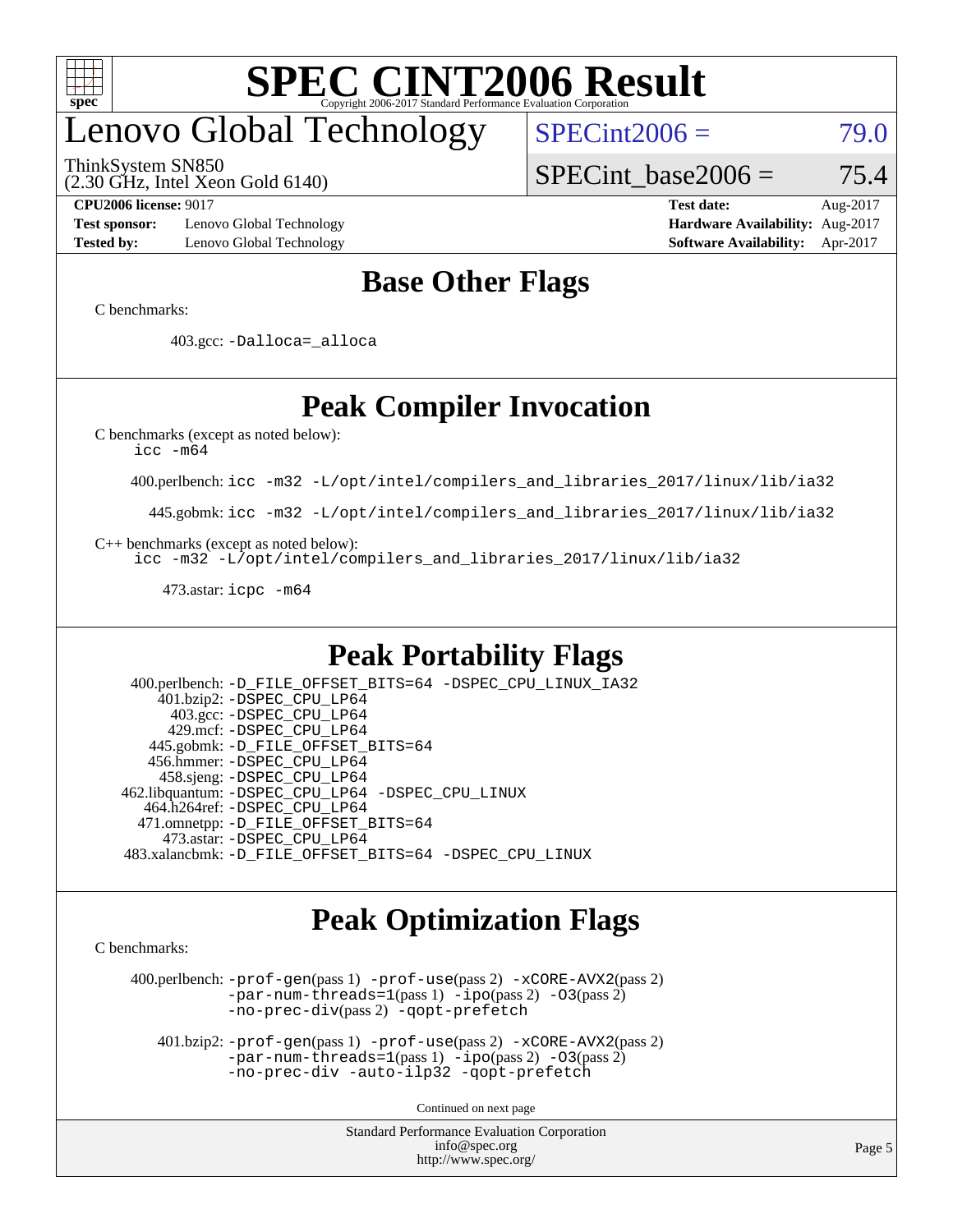

## enovo Global Technology

ThinkSystem SN850

 $SPECint2006 = 79.0$  $SPECint2006 = 79.0$ 

(2.30 GHz, Intel Xeon Gold 6140)

SPECint base2006 =  $75.4$ 

**[Test sponsor:](http://www.spec.org/auto/cpu2006/Docs/result-fields.html#Testsponsor)** Lenovo Global Technology **[Hardware Availability:](http://www.spec.org/auto/cpu2006/Docs/result-fields.html#HardwareAvailability)** Aug-2017 **[Tested by:](http://www.spec.org/auto/cpu2006/Docs/result-fields.html#Testedby)** Lenovo Global Technology **[Software Availability:](http://www.spec.org/auto/cpu2006/Docs/result-fields.html#SoftwareAvailability)** Apr-2017

**[CPU2006 license:](http://www.spec.org/auto/cpu2006/Docs/result-fields.html#CPU2006license)** 9017 **[Test date:](http://www.spec.org/auto/cpu2006/Docs/result-fields.html#Testdate)** Aug-2017

### **[Peak Optimization Flags \(Continued\)](http://www.spec.org/auto/cpu2006/Docs/result-fields.html#PeakOptimizationFlags)**

| $403.\text{sec}: -x \text{CORE-AVX2}$ -ipo -03 -no-prec-div -inline-calloc<br>-qopt-malloc-options=3 -auto-ilp32                                                                                                                          |  |
|-------------------------------------------------------------------------------------------------------------------------------------------------------------------------------------------------------------------------------------------|--|
| 429.mcf: -xCORE-AVX2 -ipo -03 -no-prec-div -parallel<br>-gopt-prefetch -auto-p32                                                                                                                                                          |  |
| 445.gobmk: -prof-gen(pass 1) -prof-use(pass 2) -xCORE-AVX2(pass 2)<br>$-par-num-threads=1(pass 1) -ipo(pass 2) -03(pass 2)$<br>$-no\text{-}prec\text{-div}(pass 2)$                                                                       |  |
| $456.$ hmmer: basepeak = yes                                                                                                                                                                                                              |  |
| 458.sjeng: -prof-gen(pass 1) -prof-use(pass 2) -xCORE-AVX2(pass 2)<br>$-par-num-threads=1(pass 1) -ipo(pass 2) -03(pass 2)$<br>-no-prec-div(pass 2) -unroll4                                                                              |  |
| $462$ .libquantum: basepeak = yes                                                                                                                                                                                                         |  |
| $464.h264$ ref: basepeak = yes                                                                                                                                                                                                            |  |
| $C_{++}$ benchmarks:                                                                                                                                                                                                                      |  |
| 471.omnetpp: -prof-gen(pass 1) -prof-use(pass 2) -xCORE-AVX2(pass 2)<br>$-par-num-threads=1(pass 1) -ipo(pass 2) -03(pass 2)$<br>-no-prec-div(pass 2) -qopt-ra-region-strategy=block<br>$-Wl$ , -z, muldefs $-L/\nabla L$ . 2 -lsmartheap |  |
| 473.astar: -xCORE-AVX2 -ipo -03 -no-prec-div -qopt-prefetch<br>$-$ auto-p32 -Wl,-z, muldefs -L/sh10.2 -lsmartheap64                                                                                                                       |  |
| 483.xalancbmk: -xCORE-AVX2 -ipo -03 -no-prec-div -qopt-prefetch<br>$-Wl$ , $-z$ , muldefs $-L/\nabla L$ , 2 $-l$ smartheap                                                                                                                |  |

### **[Peak Other Flags](http://www.spec.org/auto/cpu2006/Docs/result-fields.html#PeakOtherFlags)**

[C benchmarks](http://www.spec.org/auto/cpu2006/Docs/result-fields.html#Cbenchmarks):

403.gcc: [-Dalloca=\\_alloca](http://www.spec.org/cpu2006/results/res2017q4/cpu2006-20170918-50024.flags.html#b403.gcc_peakEXTRA_CFLAGS_Dalloca_be3056838c12de2578596ca5467af7f3)

The flags files that were used to format this result can be browsed at <http://www.spec.org/cpu2006/flags/Intel-ic17.0-official-linux64-revF.html> <http://www.spec.org/cpu2006/flags/Lenovo-Platform-Flags-V1.2-SKL-C.20171004.html>

You can also download the XML flags sources by saving the following links:

<http://www.spec.org/cpu2006/flags/Intel-ic17.0-official-linux64-revF.xml> <http://www.spec.org/cpu2006/flags/Lenovo-Platform-Flags-V1.2-SKL-C.20171004.xml>